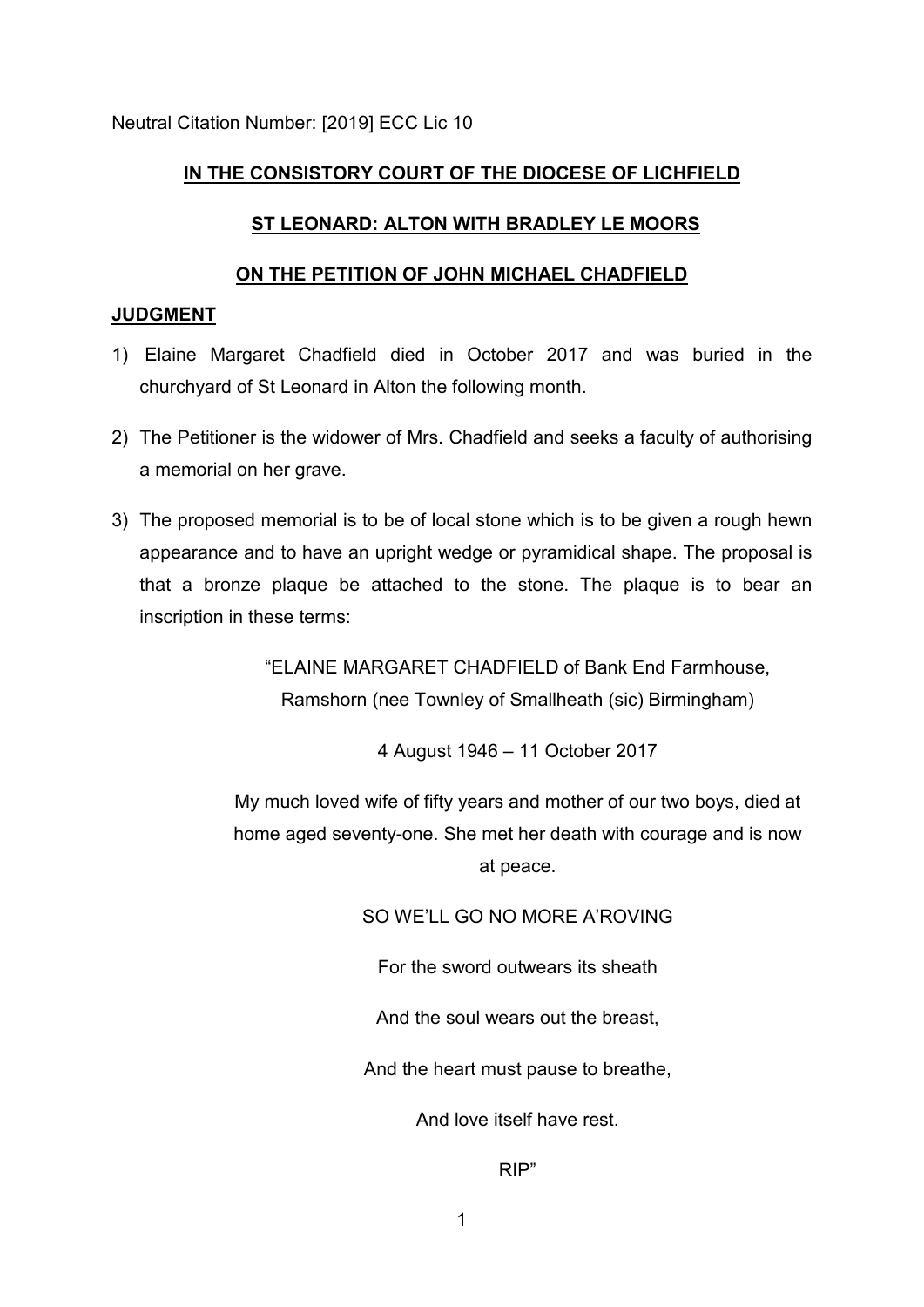- 4) The Parochial Church Council has indicated its support for the proposed memorial. The Petitioner explains that the memorial is to be of the same stone as was used to build St Leonard's and that the incumbent, Revd Brian Leathers, agrees with his view that it will not look out of place in the churchyard.
- 5) The Diocesan Advisory Committee does not recommend approval. It expressed "strong reservations" about the design involving as it does the combination of the bronze plaque and the rough hewn stone in a wedge shape. The Committee felt that this was not in accordance with the setting. It also expressed reservations about the proposed inscription. It regarded this as being too lengthy; believed that the words "my" and "our" were an unusual inclusion and were overly personal; and took the view that the inclusion of a single verse of Lord Byron's poem lacked context and was inappropriate.
- 6) I concluded that it was expedient to determine this matter on the basis of written representations. The Petitioner consented to that course and provided further submissions together with photographs of the churchyard.

### **The Petitioner's Submissions.**

- 7) Mr. Chadfield emphasises that the stone is of the same kind as was made to build the church and is in that regard clearly appropriate for use in the churchyard. I note that the photographs show that the churchyard contains memorials made of various different materials including polished granite and local stone. As to the memorial's appearance Mr. Chadfield explains that the intention was for it to have a "natural look", something which will develop as the stone weathers.
- 8) The Petitioner accepts that the proposed inscription is personal but says why should the message not be personal on a memorial to his wife of fifty years. The extract from Byron's poem was chosen for "brevity and its lament of lost comradeship".

### **The Approach to be taken.**

9) The Churchyard Regulations for the diocese identify those memorials which incumbents can permit without the need for a faculty application. They also explain my understanding of the approach to be taken when considering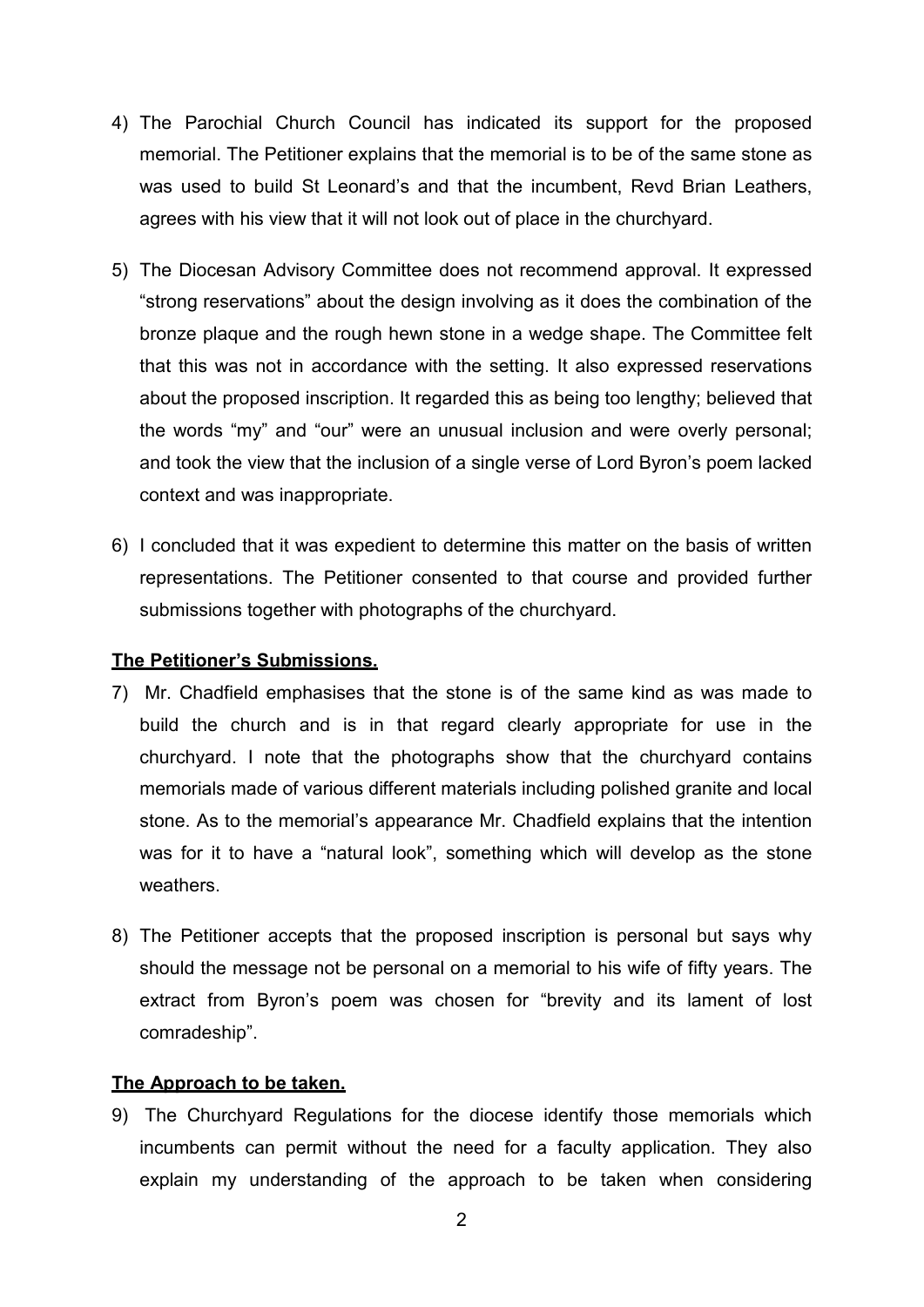applications for faculties to permit memorials outside the scope of the Regulations.

- 10) The starting point is to remember that churchyards are consecrated to God, Father, Son, and Holy Spirit and that any structure installed in them must be consistent with that consecration. They are also to provide a fitting setting for the church and to be a seemly resting place for the remains of those interred in the churchyard.
- 11) A uniformity of memorials is neither necessary nor desirable. As the Regulations say at [43] and [44]:

 "43. Nonetheless, it is not the purpose of the Regulations to suppress quality or individuality in favour of an unthinking uniformity. Churchyards can be enriched by memorials which are outside the norm whether their difference from the norm is in appearance, material, or design. Memorials which display individuality are to be encouraged. They can demonstrate thought and imagination and can contribute to and enhance the appearance of a churchyard. The Church welcomes such proposals and the Chancellor urges clergy and churchwardens to draw the attention of the bereaved to the possibility of individually designed memorials.

44. It is particularly important in such instances that the memorial is well designed and is of the highest quality. It is for that reason that memorials of unusual design can only be permitted after a faculty has been granted. …"

12) Particular care is needed in the wording of inscriptions. It is important to bear in mind that the inscriptions will be read not just by those who knew the departed loved one but also by those who did not. The message sent to the latter is in some respects as important as that sent to the former. In those circumstances the message conveyed by an inscription must be consistent with Christian belief and must be something more than an expression of loss no matter how deeply felt.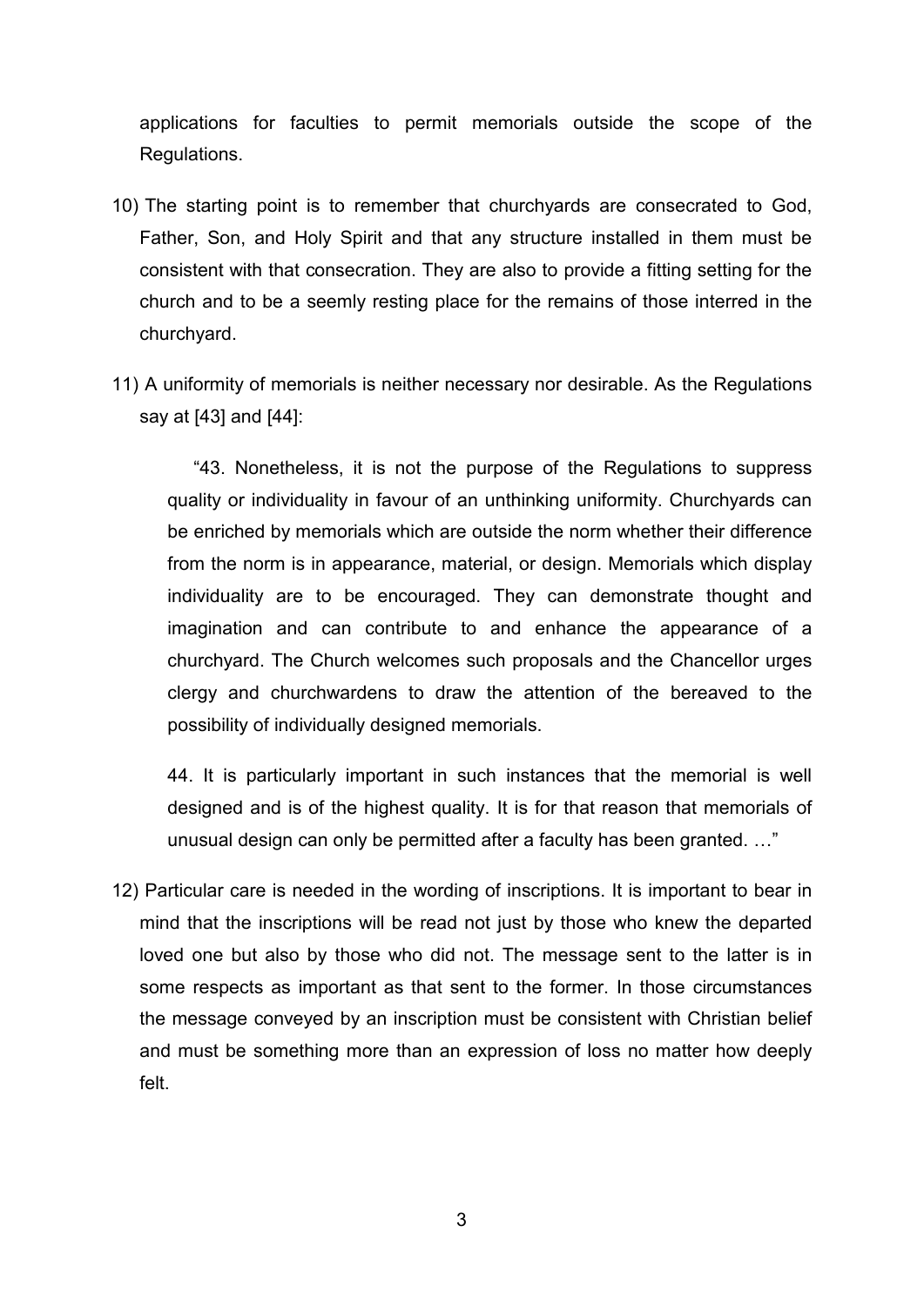#### **Analysis.**

- 13) The design of this memorial is out of the ordinary though what is proposed is by no means unique. I note the strong reservations expressed by the Diocesan Advisory Committee. However, I also note the appearance of the churchyard as shown by the photographs supplied and the support of the Parochial Church Council and incumbent for the proposed memorial. The latter are well placed to make an assessment of what would and what would not appear out of place in this churchyard. It is of particular note that local stone is to be used and I take account of the weathering which will occur over time. In those circumstances I am satisfied that it is appropriate to authorise a memorial of local stone in the pyramidical shape proposed together with a bronze plaque. Such a memorial will differ from others in the churchyard but will not detract from the overall appearance nor will it "stand out like a sore thumb".
- 14) The proposed inscription is more problematic. The reference to "Smallheath" should be corrected to "Small Heath". What of the content as a whole? The inscription is lengthy but length of itself does not make an inscription inappropriate. Many memorials of beauty and seemliness bear lengthy inscriptions. The key question is the content and the longer the inscription which is proposed the more important it becomes to ensure that the content is appropriate.
- 15) I agree with the assessment of the Diocesan Advisory Committee that the references to "my" and "our" do make the memorial overly personal and the same messages about Mrs. Chadfield's life and her family can be conveyed without those words. Similarly, the reference to "boys" is better made by using the word "sons". Changing the wording in those regards would also warrant some restructuring of the inscription.
- 16) The passage from Byron is part of a secular poem which conveys no suggestion of Christian resurrection hope. Indeed, Mr. Chadfield says that it is avowedly an expression of loss. I have no doubt that Mr. Chadfield's loss is intense and the language proposed is beautiful. Nonetheless, it is language which is not appropriate on a memorial in churchyard and cannot be permitted. That is